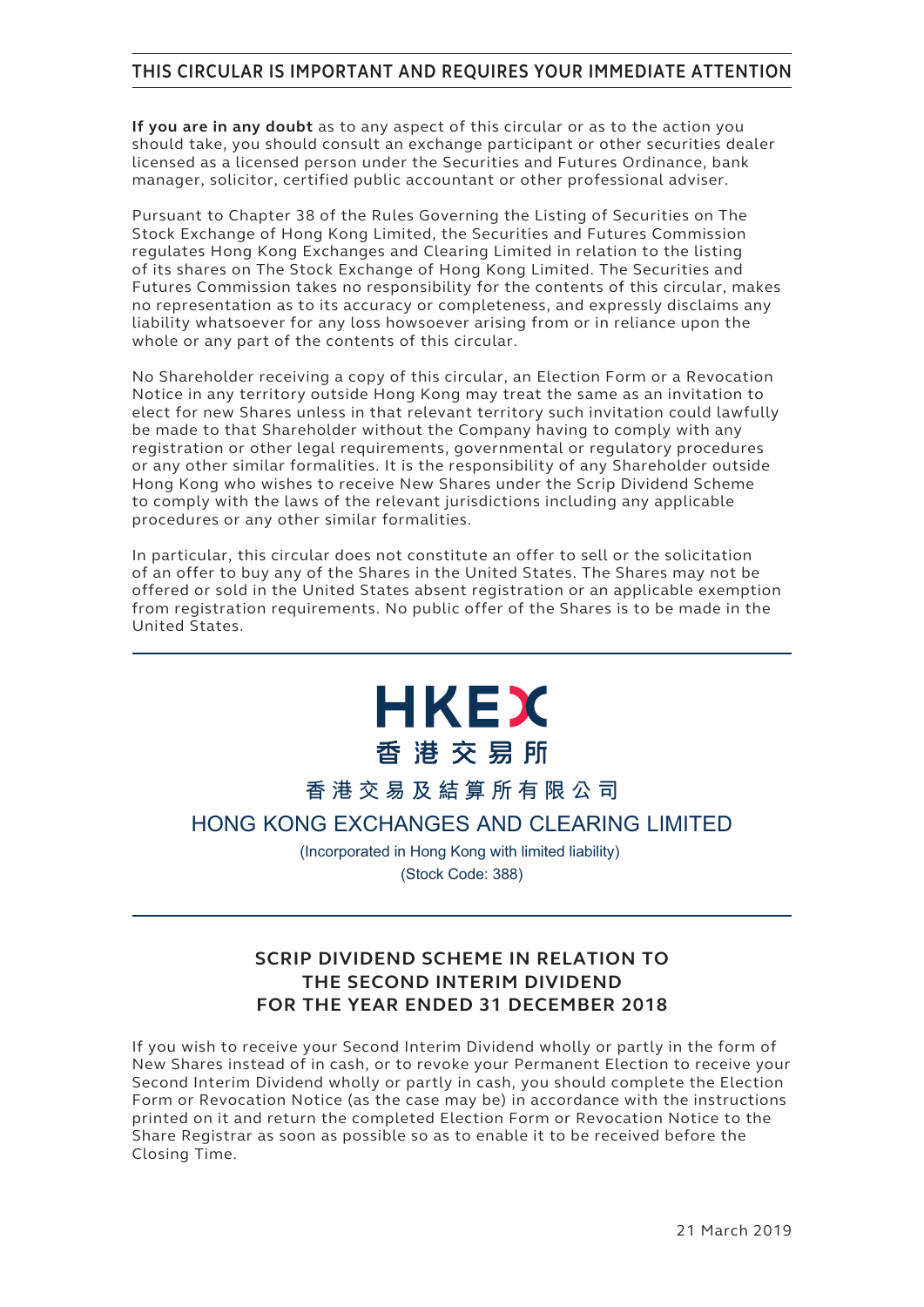In this circular, the following expressions have the following meanings unless the context otherwise requires:

| "Board"                 | the board of directors of the Company;                                                                                                                                                                                                                                                      |
|-------------------------|---------------------------------------------------------------------------------------------------------------------------------------------------------------------------------------------------------------------------------------------------------------------------------------------|
| "CCASS"                 | the Central Clearing and Settlement System;                                                                                                                                                                                                                                                 |
| "Closing Time"          | the closing time for the return of the completed<br>Election Form or Revocation Notice (as the case<br>may be) to the Share Registrar, being 4:30 pm on<br>Monday, 8 April 2019;                                                                                                            |
| "Election Form"         | the form of election for use by Shareholders who<br>wish to receive the Second Interim Dividend wholly<br>or partly in New Shares instead of in cash and,<br>where applicable, to make a Permanent Election;                                                                                |
| "Excluded Shareholders" | has the meaning given to it in paragraph 7 of the<br>Appendix of this circular;                                                                                                                                                                                                             |
| "HKEX" or "Company"     | Hong Kong Exchanges and Clearing Limited, a<br>company incorporated in Hong Kong with limited<br>liability, whose shares are listed on the Main Board<br>of the Stock Exchange;                                                                                                             |
| "Hong Kong"             | Hong Kong Special Administrative Region of the<br>People's Republic of China;                                                                                                                                                                                                               |
| "Market Value"          | the price for converting cash dividend to scrip<br>under the Scrip Dividend Scheme, as described in<br>paragraph 1.2 of the Appendix of this circular;                                                                                                                                      |
| "New Share(s)"          | new fully paid Share(s) to be issued under the<br>Scrip Dividend Scheme;                                                                                                                                                                                                                    |
| "Permanent Election"    | election made by a Shareholder to receive new<br>Shares instead of cash in respect of all future<br>dividends to be paid by the Company for which a<br>scrip alternative is available for such Shareholder's<br>entire registered holding of Shares held on the<br>relevant record date(s); |
| "Record Date"           | Friday, 15 March 2019, being the date for<br>determining Shareholders' respective entitlements<br>to the Second Interim Dividend;                                                                                                                                                           |
| "Revocation Notice"     | the form of revocation for use by Shareholders<br>who have previously made a Permanent Election<br>but wish to revoke the Permanent Election and<br>to receive the Second Interim Dividend wholly or<br>partly in cash;                                                                     |
| "Scrip Dividend Scheme" | the scheme under which the eligible Shareholders<br>may elect to receive the Second Interim Dividend<br>wholly or partly by the allotment of New Shares<br>instead of in cash;                                                                                                              |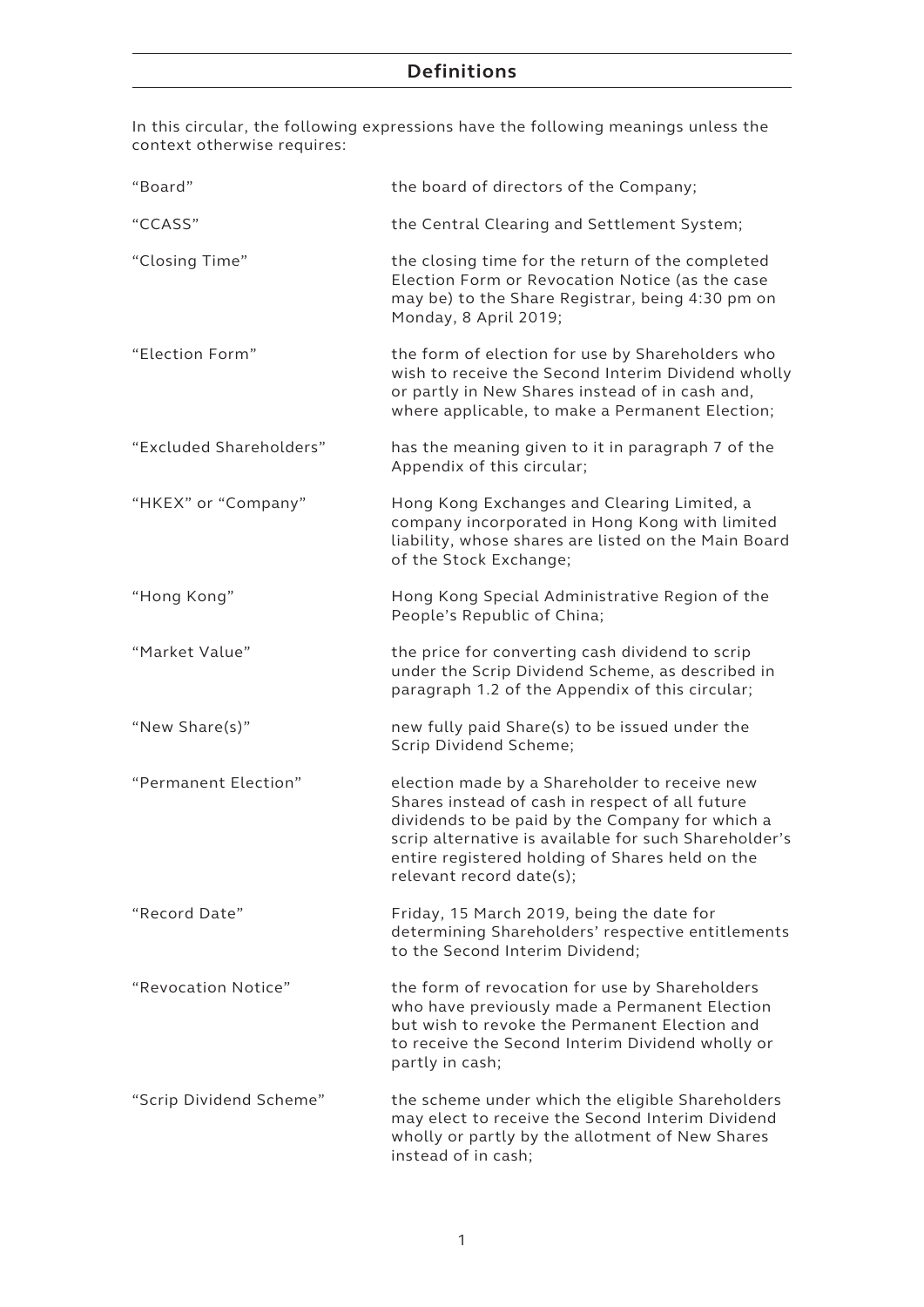## **Definitions**

| "Second Interim Dividend" | the second interim dividend of \$3.07 per Share<br>for the year ended 31 December 2018 payable<br>to Shareholders whose names appeared on the<br>Company's register of members on the Record<br>Date;                 |
|---------------------------|-----------------------------------------------------------------------------------------------------------------------------------------------------------------------------------------------------------------------|
| "SFC"                     | Securities and Futures Commission;                                                                                                                                                                                    |
| "Share $(s)$ "            | share(s) of the Company;                                                                                                                                                                                              |
| "Share Registrar"         | Hong Kong Registrars Limited, at 17M Floor,<br>Hopewell Centre, 183 Queen's Road East,<br>Wan Chai, Hong Kong;                                                                                                        |
| "Shareholder(s)"          | holder(s) of the Shares;                                                                                                                                                                                              |
| "Stock Exchange"          | The Stock Exchange of Hong Kong Limited, a<br>wholly-owned subsidiary of the Company, being<br>a recognized exchange company under the<br>Securities and Futures Ordinance (Chapter 571 of<br>the Laws of Hong Kong); |
| "United States"           | United States of America or any of its territories or<br>possessions;                                                                                                                                                 |
| $``\zeta"$                | Hong Kong dollar; and                                                                                                                                                                                                 |
| $``\%"$                   | per cent.                                                                                                                                                                                                             |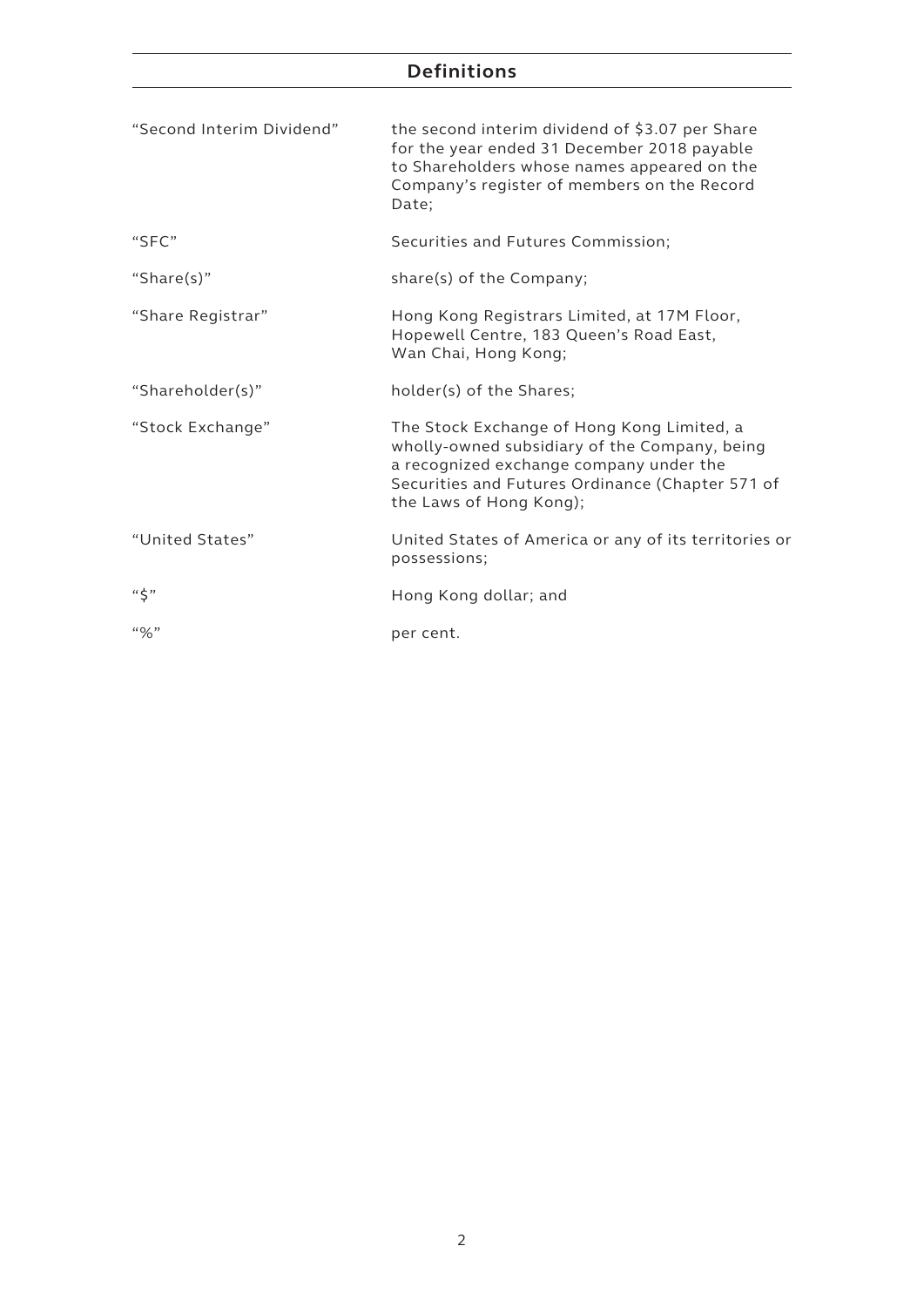A timetable summarising the events in relation to the Second Interim Dividend is set out below:

| Event                                                                                                                                                        | Date                                                                                                                                      |
|--------------------------------------------------------------------------------------------------------------------------------------------------------------|-------------------------------------------------------------------------------------------------------------------------------------------|
| Last date cum-Second Interim Dividend                                                                                                                        | Monday, 11 March 2019                                                                                                                     |
| Ex-Second Interim Dividend date                                                                                                                              | Tuesday, 12 March 2019                                                                                                                    |
| Closure of the Company's register of members<br>for the purpose of determining<br>Shareholders' respective entitlements to<br>the Second Interim Dividend    | Thursday, 14 March 2019 to<br>Friday, 15 March 2019<br>(both dates inclusive)                                                             |
| Record Date                                                                                                                                                  | Friday, 15 March 2019                                                                                                                     |
| Announcement of the Market Value (which<br>will be available on the HKEXnews website<br>(www.hkexnews.hk) and the HKEX Group<br>website (www.hkexgroup.com)) | On or about Wednesday, 27 March 2019                                                                                                      |
| Closing Time (Note 1)                                                                                                                                        | 4:30 pm on Monday, 8 April 2019                                                                                                           |
| Despatch of dividend warrants and/or<br>definitive certificates for the New Shares                                                                           | Monday, 15 April 2019                                                                                                                     |
| Expected first day of dealings in<br>the New Shares                                                                                                          | Monday, 15 April 2019<br>(subject to the proper receipt of<br>definitive certificates for the New Shares<br>by the relevant Shareholders) |

#### Notes:

- (1) If a Typhoon Signal No. 8 or above is hoisted or a Black Rainstorm Warning Signal is in force at or at any time prior to 4:30 pm on Monday, 8 April 2019, the closing time for returning the Election Form and Revocation Notice will be extended. Further information is set out in paragraph 4 of the Appendix of this circular.
- (2) References to time and dates in this circular are to Hong Kong time and dates.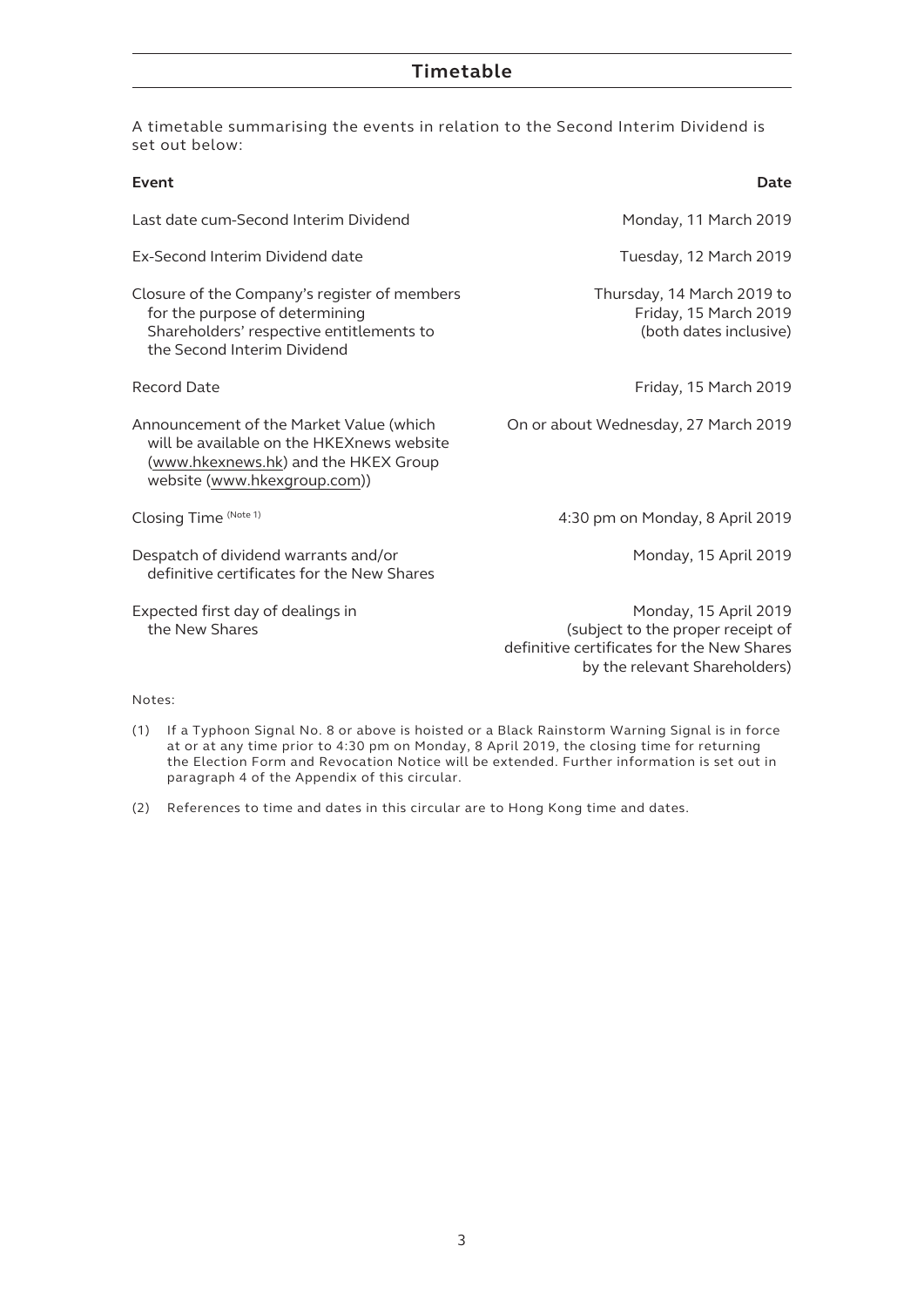## **Letter from the Board**

## HKEX 香港交易所

#### **香港交易及結算所有限公司**

#### **HONG KONG EXCHANGES AND CLEARING LIMITED**

(Incorporated in Hong Kong with limited liability) (Stock Code: 388)

#### **Independent Non-executive Directors**

Laura May-Lung CHA (Chairman) Apurv BAGRI CHAN Tze Ching, Ignatius CHEAH Cheng Hye FUNG Yuen Mei, Anita Rafael GIL-TIENDA HU Zuliu, Fred HUNG Pi Cheng, Benjamin LEUNG KO May Yee, Margaret LEUNG Pak Hon, Hugo John Mackay McCulloch WILLIAMSON YIU Kin Wah, Stephen

#### **Registered Office**

8/F, Two Exchange Square 8 Connaught Place Central Hong Kong

#### **Executive Director**

LI Xiaojia, Charles (Chief Executive)

21 March 2019

Dear Shareholders,

## **SCRIP DIVIDEND SCHEME IN RELATION TO THE SECOND INTERIM DIVIDEND FOR THE YEAR ENDED 31 DECEMBER 2018**

On 27 February 2019, the Board declared a second interim dividend of \$3.07 per Share, in lieu of final dividend, for the year ended 31 December 2018, which will be payable in cash with a scrip alternative to Shareholders whose names appeared on the Company's register of members on the Record Date. Pursuant to the Scrip Dividend Scheme and subject to the terms set out in this circular, the eligible Shareholders have the right to elect to receive the Second Interim Dividend in New Shares instead of in cash, or partly in New Shares and partly in cash.

To facilitate Shareholders' reinvestment of their dividends into Shares, the Board has approved to offer a 3% discount on the subscription price for Shareholders who elect the scrip alternative. The Market Value for determining the scrip entitlement will be announced on the HKEX Group website and HKEXnews website on or about 27 March 2019.

Shareholders have the right to choose to receive new Shares instead of cash for all future dividends to be paid by the Company if a scrip alternative is available to them, until they revoke such election by notice in writing to the Share Registrar.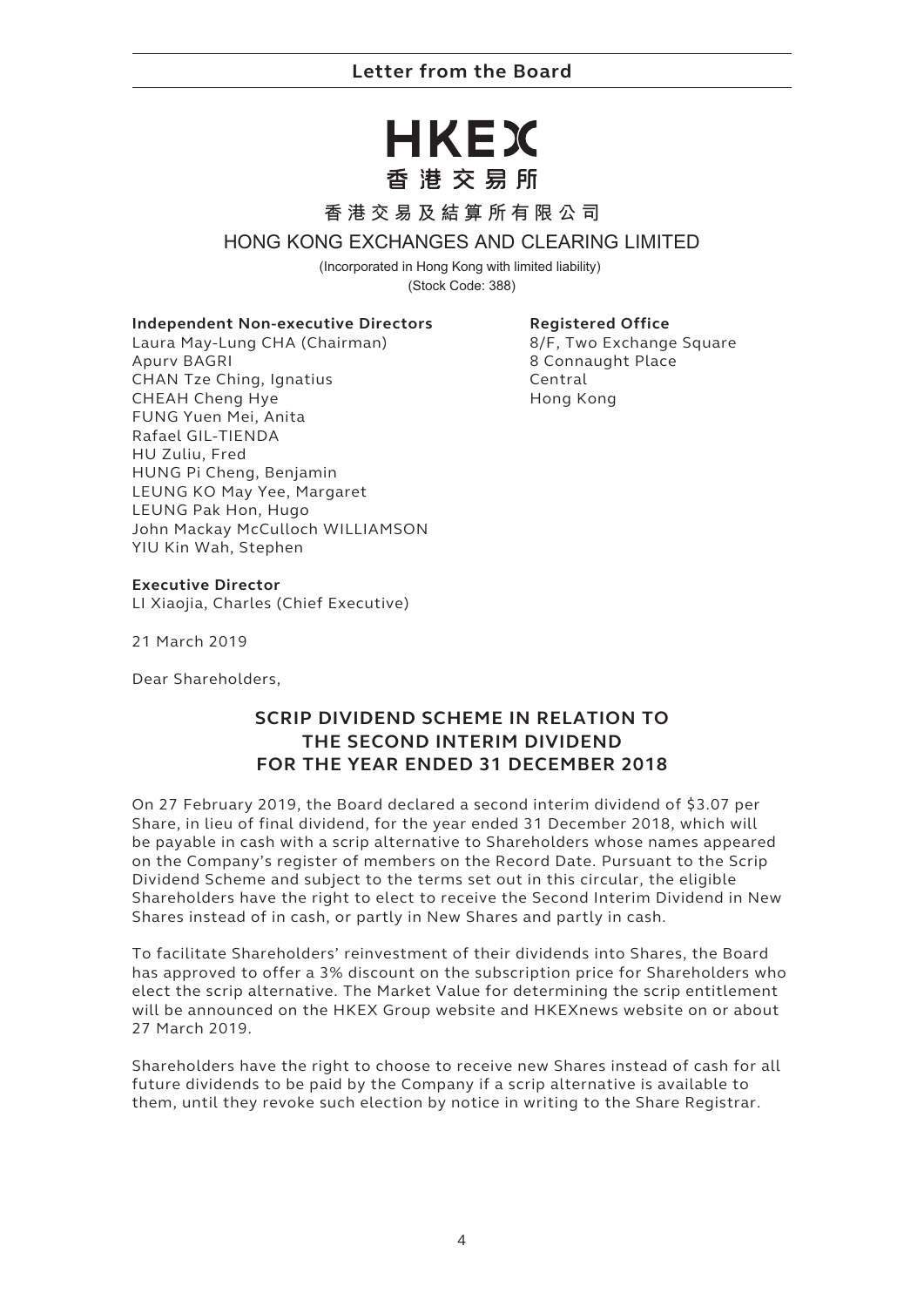The scrip alternative will enable Shareholders to increase their investment in the Company without incurring brokerage fees, stamp duty and related dealing costs. To the extent that Shareholders elect to receive New Shares, the Company will benefit by retaining the cash as working capital which would otherwise be payable by way of dividends.

An Election Form is enclosed with this circular for use by Shareholders who wish to receive the Second Interim Dividend wholly or partly in New Shares instead of in cash and, where applicable, to make a Permanent Election. No Election Form is sent to those Shareholders (i) who have previously made the Permanent Election (instead a Revocation Notice is enclosed with this circular for their use, if applicable) or (ii) whose registered addresses are in the United States.

The procedures and conditions which apply to the Scrip Dividend Scheme and the actions which should be taken by Shareholders who wish to participate or withdraw from participating in the Scrip Dividend Scheme are set out in the Appendix of this circular. Please read this circular, in particular, the Appendix carefully to ascertain the action you need to take.

#### **No action is required by the following Shareholders:**

- **(A) Shareholders who have not made a Permanent Election and wish to receive the Second Interim Dividend in cash only; and**
- **(B) Shareholders who have made a Permanent Election and do not intend to revoke it in order to receive the Second Interim Dividend in cash.**

If you are a non-registered Shareholder, ie, your Shares are held through an intermediary (for example, a bank, a custodian or a securities broker) or registered in the name of your nominee, you will not receive the Election Form or Revocation Notice. If you wish to (i) receive New Shares instead of cash, in whole or in part, in respect of the Second Interim Dividend, (ii) receive new Shares instead of cash in respect of all future dividends to be paid by the Company or (iii) revoke your Permanent Election, please contact your intermediary or nominee directly.

Whether or not it is to your advantage to elect to receive New Shares instead of cash, in whole or in part, in respect of the Second Interim Dividend and, where applicable, to receive new Shares instead of cash in respect of all future dividends to be paid by the Company, will depend upon your own individual circumstances. The decision in this regard, and all effects resulting from your decision are solely your responsibility and the Company does not accept any responsibility for your decision. **If you are in any doubt as to what to do, you should consult an exchange participant or other licensed securities dealer, bank manager, solicitor, certified public accountant or other professional adviser.** Shareholders who are trustees are recommended to take professional advice as to whether an election to receive New Shares is within their powers and the effect of such election having regard to the terms of the relevant trust instrument.

If you have any queries in relation to the Scrip Dividend Scheme, please contact the Share Registrar at +852 2862 8555.

Yours faithfully, On behalf of the Board **Joseph Mau** Group Company Secretary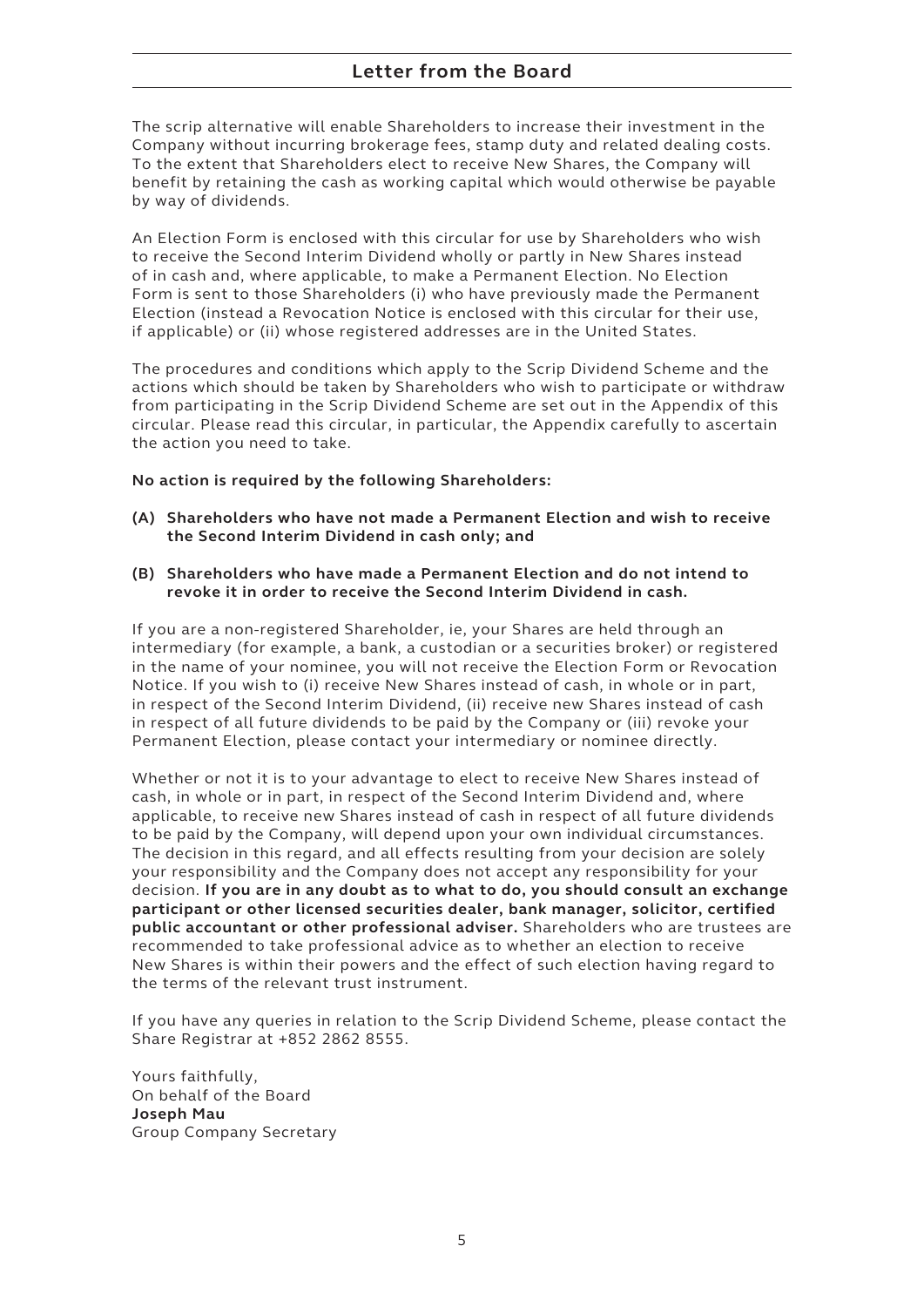#### **1. DETAILS OF THE SCRIP DIVIDEND SCHEME**

#### **1.1 Options**

Under the Scrip Dividend Scheme, Shareholders have the following alternative choices in respect of the Second Interim Dividend. These choices are to receive the Second Interim Dividend:

- (a) in cash; or
- (b) by way of an allotment of New Shares at the Market Value (except for adjustments for fractions) equal to the total amount of the Second Interim Dividend that such Shareholder would otherwise be entitled to receive in cash; or
- (c) partly in cash and partly in New Shares.

For the purpose of determining Shareholders' respective entitlements to the Second Interim Dividend, the Company's register of members was closed from Thursday, 14 March 2019 to Friday, 15 March 2019 (both dates inclusive). The latest time by which transfers were accepted for registration for entitlement to the Second Interim Dividend was 4:30 pm on Wednesday, 13 March 2019.

#### **1.2 Market Value**

The Market Value for the issue of each New Share will be equivalent to 97% of the average closing price per Share as quoted on the Stock Exchange for the five (5) consecutive trading days commencing on 21 March 2019. The Market Value will be published on the HKEX Group website and HKEXnews website after the close of business on or about Wednesday, 27 March 2019.

The exact number of New Shares to which a Shareholder electing a scrip alternative is entitled will be determined based on the published Market Value.

#### **1.3 Basis of Allotment of New Shares**

The number of New Shares which an eligible Shareholder electing a scrip alternative will receive in respect of the Second Interim Dividend that he/she is entitled will be calculated as follows:

| Number of                                                       | Number of         | Second Interim Dividend per Share                                         |  |                                                                                                            |     |
|-----------------------------------------------------------------|-------------------|---------------------------------------------------------------------------|--|------------------------------------------------------------------------------------------------------------|-----|
| New Shares to                                                   | registered Shares | (53.07)                                                                   |  |                                                                                                            |     |
| be received<br>(rounded down to<br>the nearest whole<br>number) |                   | held on Record<br>Date for which<br>election for<br>New Shares<br>is made |  | Average closing price per<br>Share for the five consecutive<br>trading days commencing on<br>21 March 2019 | 97% |

Fractional entitlements to the New Shares will not be issued and the residual dividend entitlement, if any, will be paid in cash (rounded down to the nearest cent) to the relevant Shareholders.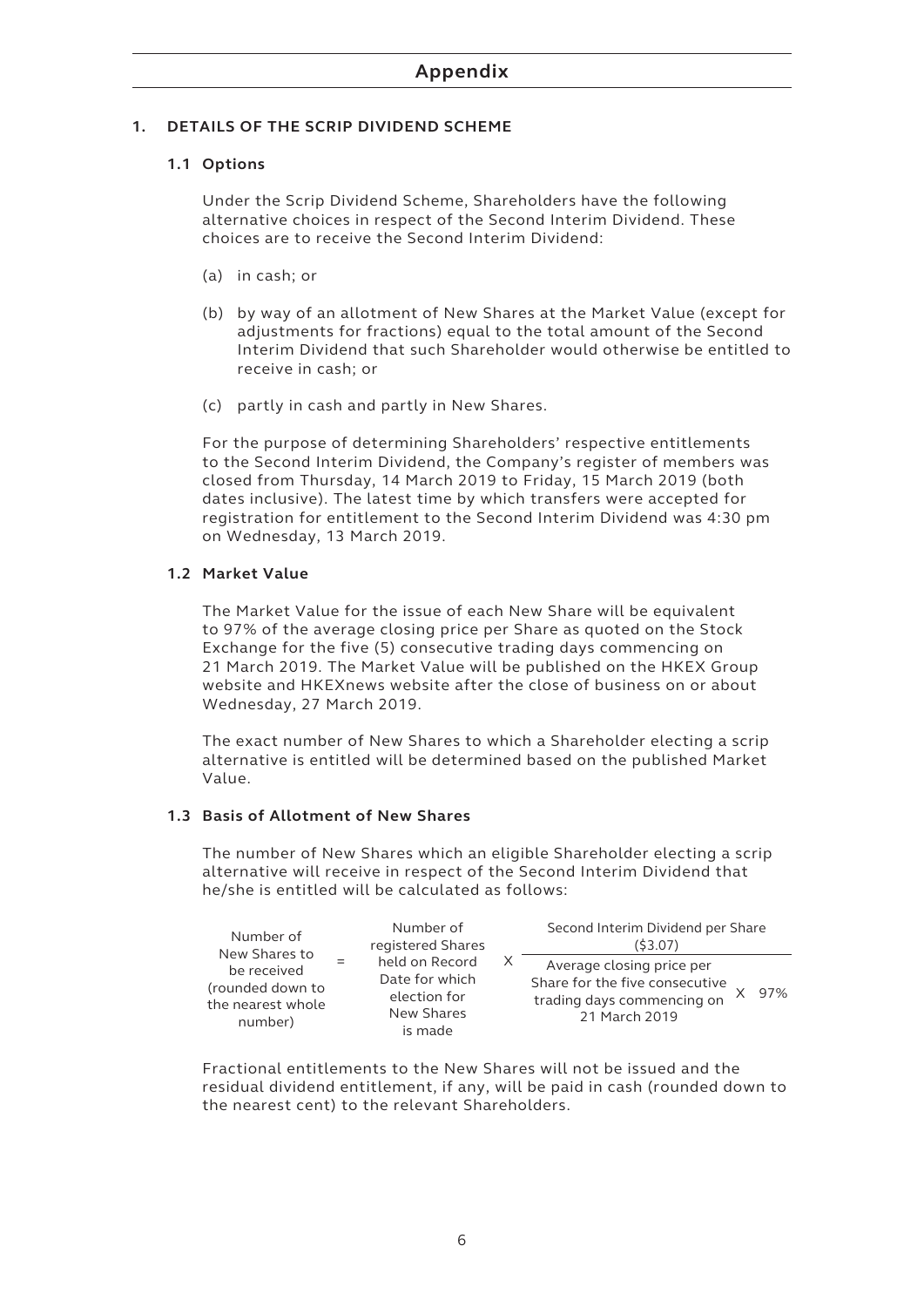#### **2. ELECTION FORM**

An Election Form is enclosed with this circular for use by Shareholders who wish to receive the Second Interim Dividend wholly or partly in New Shares instead of in cash. The Election Form also allows Shareholders to permanently elect to receive all future dividends in the form of new Shares in the event that a scrip alternative is offered by the Company. No Election Form is sent to those Shareholders (i) who have previously made the Permanent Election or (ii) whose registered addresses are in the United States.

Please read carefully the instructions below and the instructions printed on the Election Form.

#### **2.1 Second Interim Dividend Election**

The instructions as set out in this paragraph and paragraph 2.2 below are only applicable to those Shareholders who have not previously made the Permanent Election. If you have already made the Permanent Election, please read carefully the instructions set out in paragraph 3 below.

#### **(a) To receive cash only**

If you wish to receive the Second Interim Dividend in cash only, no action is required. Please DO NOT return the Election Form.

#### **(b) To receive New Shares only**

If you wish to receive the Second Interim Dividend in New Shares only, please SIGN, DATE and RETURN the Election Form as soon as possible so as to enable it to be received by the Share Registrar before the Closing Time. Late submissions of the Election Form will not be accepted.

#### **(c) To receive partly cash and partly New Shares**

If you wish to receive the Second Interim Dividend partly in cash and partly in New Shares, please ENTER in Box C of the Election Form the number of Shares registered in your name on the Record Date for which you wish the Second Interim Dividend to be paid to you in New Shares. Please SIGN, DATE and RETURN the Election Form as soon as possible so as to enable it to be received by the Share Registrar before the Closing Time. Late submissions of the Election Form will not be accepted.

If you do not specify the number of Shares for which you wish to receive the Second Interim Dividend in New Shares or if your specified number is greater than your registered holding on the Record Date, in your signed and returned Election Form, you will be deemed to have elected to receive New Shares only in respect of ALL the Shares registered in your name on the Record Date, and you will receive the Second Interim Dividend in New Shares only.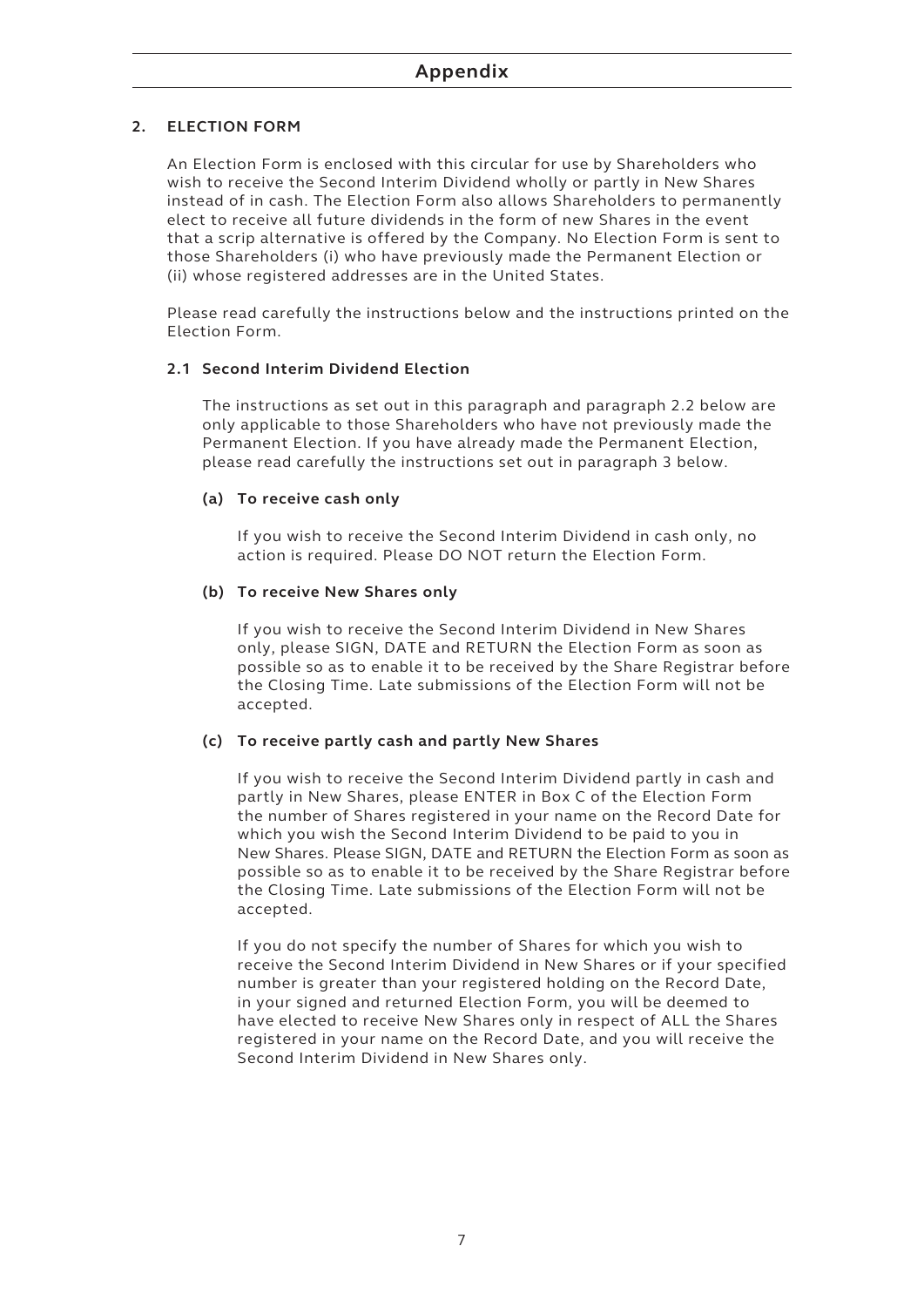#### **2.2 Permanent Election**

If you also wish to make a Permanent Election (ie, choose to receive new Shares instead of cash permanently for all future dividends to be paid by the Company after the Second Interim Dividend), please insert a tick (✔) in Box D of the Election Form, and then SIGN, DATE and RETURN the Election Form as soon as possible so as to enable it to be received by the Share Registrar before the Closing Time. Late submissions of the Election Form will not be accepted.

Please note that you cannot choose to receive your future dividend entitlements partly in cash and partly in new Shares. Therefore, if you insert a tick  $(V)$  in Box D of the Election Form, unless and until you revoke your Permanent Election by notice in writing to the Share Registrar, you will receive new Shares only in respect of all future dividends to be paid by the Company for which a scrip alternative is offered by the Company. The Company will not accept any special instructions from Shareholders given in the Election Form. No election form will be sent to you if you have made the Permanent Election until such election is revoked by you.

Please note that if the Election Form is not completed correctly and/or not received by the Share Registrar before the Closing Time, all the Second Interim Dividend in respect of your shareholding will be paid in cash only, and the Permanent Election (if any) that you may have made in that Election Form will have no effect.

#### **3. REVOCATION NOTICE**

A Revocation Notice instead of the Election Form is enclosed with this circular for use by those Shareholders who have previously made the Permanent Election. Please read carefully the instructions below and the instructions printed on the Revocation Notice.

#### **(a) To receive New Shares only**

If you wish to receive the Second Interim Dividend in New Shares only, no action is required. Please DO NOT return the Revocation Notice.

#### **(b) To receive cash only**

If you wish to receive the Second Interim Dividend in cash only, you have to revoke your Permanent Election. Please SIGN, DATE and RETURN the Revocation Notice as soon as possible so as to enable it to be received by the Share Registrar before the Closing Time. Late submissions of the Revocation Notice will not be accepted.

#### **(c) To receive partly cash and partly New Shares**

If you wish to receive the Second Interim Dividend partly in cash and partly in New Shares, please ENTER in Box 3 of the Revocation Notice the number of Shares registered in your name on the Record Date for which you wish the Second Interim Dividend to be paid to you in New Shares. Please SIGN, DATE and RETURN the Revocation Notice as soon as possible so as to enable it to be received by the Share Registrar before the Closing Time. Late submissions of the Revocation Notice will not be accepted.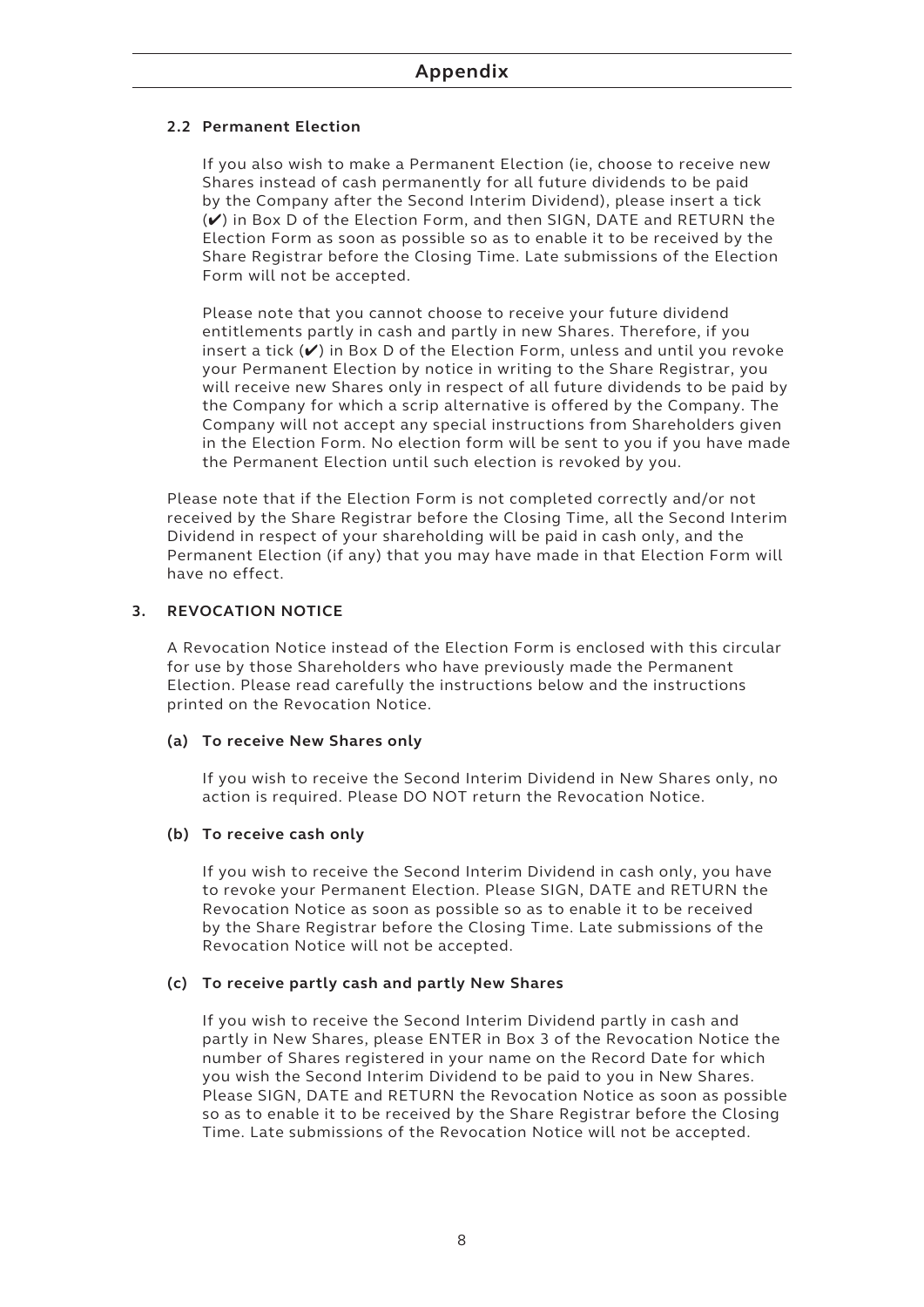If your specified number is greater than your registered holding on the Record Date in your signed and returned Revocation Notice, you will be deemed to have elected to receive New Shares only in respect of ALL the Shares registered in your name on the Record Date, and you will receive the Second Interim Dividend in New Shares only.

Please note that once you sign and return the Revocation Notice, any Permanent Election you have previously made will be voided and have no effect. However, if your Revocation Notice is not completed correctly and/or not received by the Share Registrar before the Closing Time, all the Second Interim Dividend in respect of your registered holding will be paid in New Shares in accordance with the Permanent Election that you have made. The Company will not accept any special instructions from Shareholders given in the Revocation Notice.

#### **4. HOW AND WHEN TO RETURN YOUR ELECTION FORM OR REVOCATION NOTICE**

If you need to return an Election Form or a Revocation Notice (as the case may be), you must complete it in accordance with the instructions printed on it and return it by post (using the enclosed prepaid envelope) or by hand as soon as possible to the Share Registrar so as to enable it to be received before the Closing Time.

The Closing Time will be extended, as the case may be, in accordance with (a) or (b) below if a Typhoon Signal No. 8 or above is hoisted, or a Black Rainstorm Warning Signal is in force in Hong Kong:

- (a) at any time before 12:00 noon on Monday, 8 April 2019. In such a case, the closing time for the return of the Election Form and Revocation Notice will be extended to 5:00 pm on the same business day; or
- (b) at any time between 12:00 noon and 4:30 pm on Monday, 8 April 2019. In such a case, the closing time for the return of the Election Form and Revocation Notice will be extended to 4:30 pm on the next business day (excluding Saturday) where none of the above signals is hoisted or in force at any time between 9:00 am and 4:30 pm.

No acknowledgement of receipt of the Election Form or Revocation Notice will be issued. No election or revocation in respect of the Second Interim Dividend may, after the relevant Election Forms or Revocation Notices are signed and returned to the Share Registrar in accordance with the instructions printed on them, be in any way withdrawn, revoked, superseded or altered.

#### **5. CONDITION OF THE SCRIP DIVIDEND SCHEME**

The Scrip Dividend Scheme is conditional upon the SFC granting the listing of, and permission to deal in, the New Shares to be issued pursuant to the Scrip Dividend Scheme. If this condition is not satisfied, the Second Interim Dividend will then be paid wholly in cash.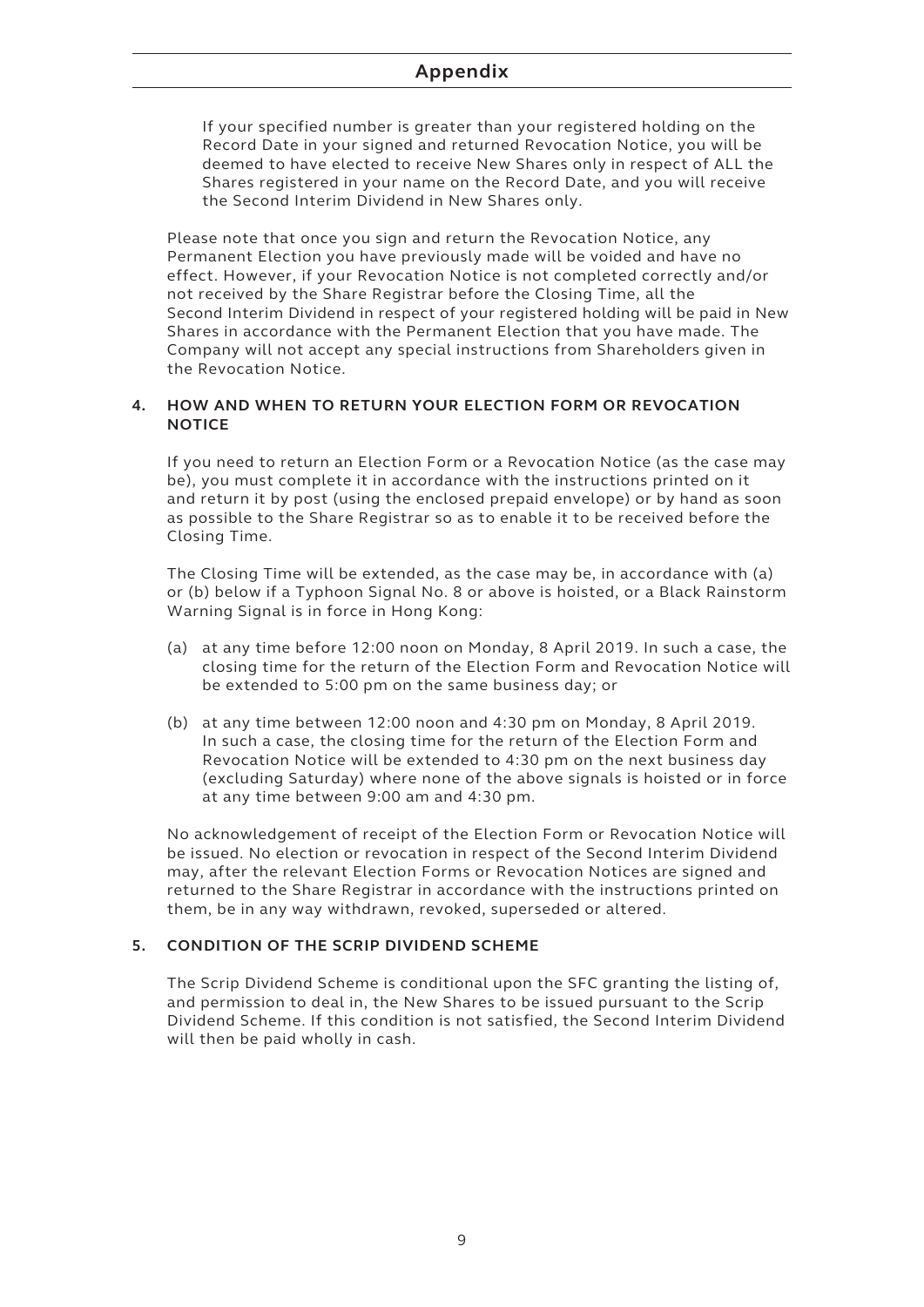#### **6. EFFECT OF THE SCRIP DIVIDEND SCHEME**

Shareholders should note that the New Shares to be issued under the Scrip Dividend Scheme may give rise to disclosure requirements under the provisions of Part XV of the Securities and Futures Ordinance (Chapter 571 of the Laws of Hong Kong). **Shareholders who are in any doubt about how these provisions may affect them as a result of the issue of the New Shares under the Scrip Dividend Scheme are recommended to seek their own professional advice.**

#### **7. SHAREHOLDERS RESIDING OUTSIDE HONG KONG**

No Shareholder receiving a copy of this circular, an Election Form or a Revocation Notice in any territory outside Hong Kong may treat the same as an invitation to participate in the Scrip Dividend Scheme unless in that relevant territory such invitation could lawfully be made to that Shareholder without the Company having to comply with any registration or other legal requirements, governmental or regulatory procedures or any other similar formalities.

Shareholders with registered addresses in the United States appearing on the Company's register of members on the Record Date ("Excluded Shareholders") are not permitted to participate in the Scrip Dividend Scheme and will receive the Second Interim Dividend wholly in cash. The Board has made enquiries with its legal advisers in respect of the above jurisdiction and, on the basis of the results of such enquiries, has considered the exclusion of the Excluded Shareholders to be necessary and expedient pursuant to Rule 13.36(2) of the Rules Governing the Listing of Securities on The Stock Exchange of Hong Kong Limited. No Election Form or Revocation Notice is sent to the Excluded Shareholders.

Notwithstanding the enquiries made by the Company with its legal advisers, it is the responsibility of Shareholders with a registered address outside Hong Kong or otherwise residing outside Hong Kong to consult their professional advisers as to whether they are permitted to receive New Shares under the Scrip Dividend Scheme or if any governmental or other consent is required or other formalities need to be observed, the taxation consequences of their decision and whether there are any restrictions on their handling of any New Shares so acquired (such as the sale of them). Overseas Shareholders residing in a jurisdiction where their participation in the Scrip Dividend Scheme is not permitted under the law of that place will be deemed to have received this circular, an Election Form or a Revocation Notice for information only.

#### **8. LISTING AND DEALINGS**

The Company has applied to the SFC for the listing of, and permission to deal in, the New Shares. It is expected that the dividend warrants and/or, subject to the SFC's approval of the above application, definitive certificates for the New Shares will be despatched by ordinary mail to the respective Shareholders concerned at their own risk on Monday, 15 April 2019. The New Shares will, on issue, rank equally in all other respects with the existing Shares save that they will not be eligible for the Second Interim Dividend.